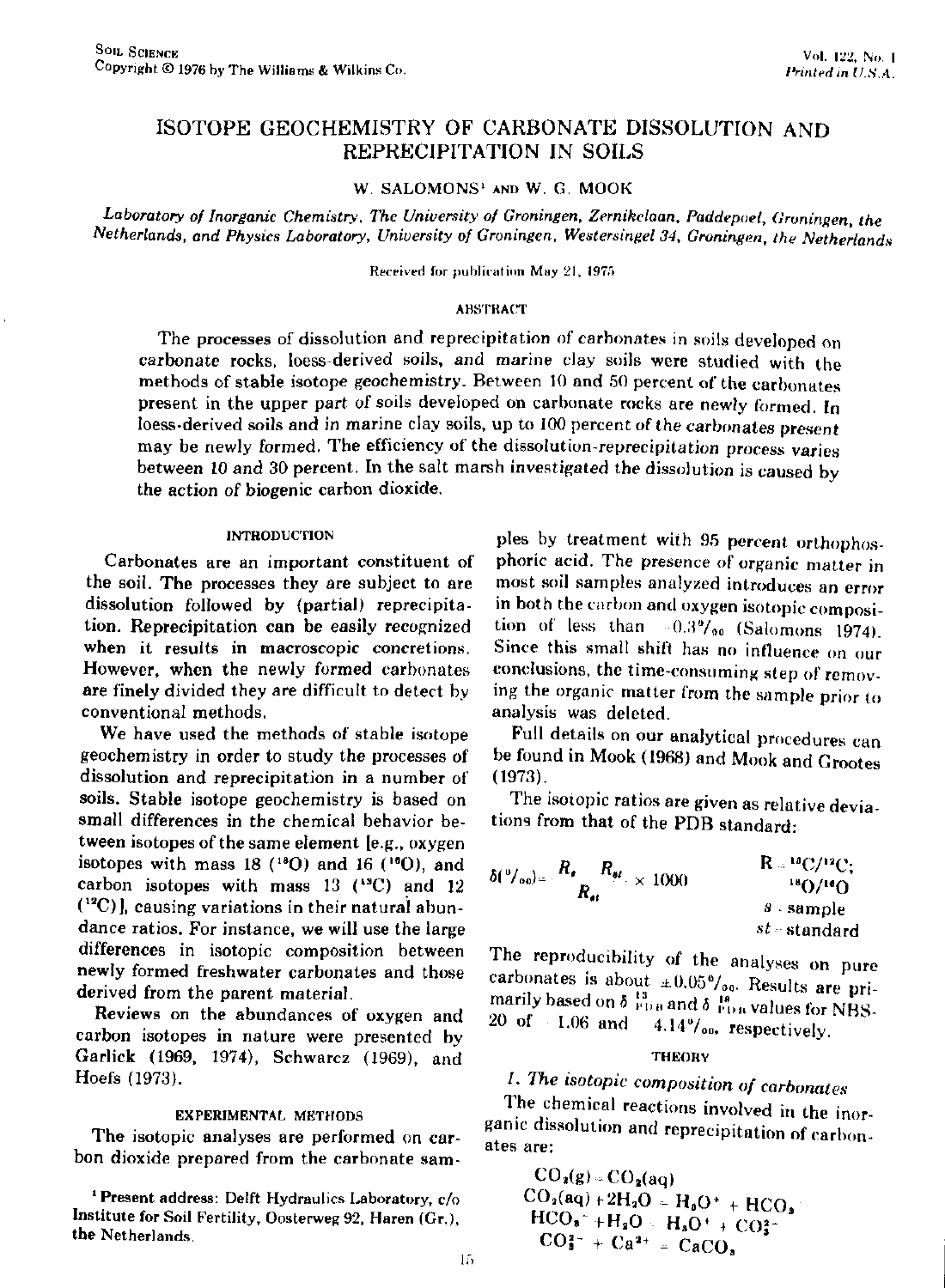Each of these reactions is accompanied by an isotope fractionation (i.e., under equilibrium conditions as during slow reversible processes, the isotopic composition of an element in one compound is not equal to that in another).

In discussing the factors which determine the isotopic composition of calcium carbonate it is practical to use the fractionation between the carbonate mineral and the main reservoirs of oxygen and carbon, water, and dissolved bicarbonate, respectively.

The oxygen isotopic composition of carbonate is related to that of the water by

$$
\delta^{18}(\text{CaCO}_3) \simeq \delta^{18}(\text{water}) + \epsilon_1 \qquad (1)
$$

while the relation between the carbon isotopic composition of carbonate and dissolved bicarbonate is presented by

$$
\delta^{13}(\text{CaCO}_3) \simeq \delta^{13}(\text{HCO}_3^-) + \epsilon_2 \qquad (2)
$$

Values for  $\epsilon_1$  and  $\epsilon_2$  are tabulated in Table 1. Generally, the fractionation is temperature dependent. Since calcite is the most abundant carbonate species in the soil the respective  $\epsilon_2$ value should be taken from Rubinson and Clayton (1969).

Apart from the temperature during formation, the isotopic composition of carbonates depends on that of the surrounding water and bicarbonate. Large differences in the isotopic composition of water and dissolved bicarbonate in particular exist between fresh and sea water (Mook 1970). These differences are consequently reflected by carbonates formed on the land and in the marine environment.

#### TABLE 1

*The oxygen isotope fractionation between calcium carbonate and water*  $(\epsilon_1)$  and the carbon isotope *fractionation between bicarbonate and calcium carbonate* 

| т            | c."     | $\epsilon$ , T | $\epsilon$ , T |  |
|--------------|---------|----------------|----------------|--|
| $10^{\circ}$ | $+1.74$ | $+0.10$        | $-0.20$        |  |
| $20^{\circ}$ | $-0.72$ | $+0.85$        | $+0.55$        |  |
| 30°          | $-2.87$ | $+1.50$        | $+1.20$        |  |

\* After Craig (1965).

t After Emrich et al. (1970); the crystal structure of the carbonate has not been determined.

:f After Rubinson and Clayton (1969) for calcite at 25°C; the temperature coefficient is taken from Emrich et al. (1970).

## 2. *The dissolution of carbonates in soils*

The parent material for the carbonates in most soils are ancient marine carbonate rocks. The isotopic composition of these deposits is shown in Fig. 1. The dissolution of carbonates in soils is caused mainly by the action of biogenic carbon dioxide derived from decaying organic matter and root respiration. The dissolution can be presented schematically by the reaction:

$$
CaCO3 + H2O + CO2 = Ca2+ + 2HCO3
$$

The carbon dioxide in the soil atmosphere of temperate climates has a  $\delta_{PDB}^{13}$  value varying between  $-26.5$  and  $-23.5^{\circ}/_{00}$  (Galimov 1966). The reaction given above shows that about half of the carbon in the bicarbonate is derived from the carbonates, the remainder from the biogenic carbon dioxide. Therefore, if ancient marine carbonate rocks with a carbon isotopic composition of  $+1.5\%$ <sub>00</sub> are dissolved by biogenic carbon dioxide of  $-24.5\%$ <sub>00</sub>, the resulting bicarbonate will have a carbon isotopic composition of  $-11.5\%$ <sub>00</sub>. In the Netherlands and other temperate climatic regions the isotopic composition of the groundwater bicarbonate indeed shows values in this range (Mook 1970).

## *3. The reprecipitation of carbonates in the soil*

A reprecipitation of carbonates is caused by either of two processes: (1) Movement of the soil solution towards an environment with a lower partial pressure of carbon dioxide. (2) Evaporation of the soil solution.

If relatively small amounts of the dissolved carbonates are reprecipitated (up to 20 percent) it is possible to use Eqs. *(1)* and (2) to determine the isotopic composition of the reprecipitated carbonates. However, when large amounts are reprecipitated the isotopic composition of the soil solution changes in the course of the process and it is necessary to calculate the isotopic composition of the precipitated carbonates correctly (Salomons 1974; Salomons et al. 1975).

In Fig. 1 the calculated isotopic composition of newly formed freshwater carbonates in a temperate climate is shown together with the composition of ancient marine carbonates. As can be seen it is possible to distinguish between ancient marine carbonate (parent material) and newly formed carbonates in the soil by using the carbon isotopic composition. However, the differences in oxygen isotopic composi-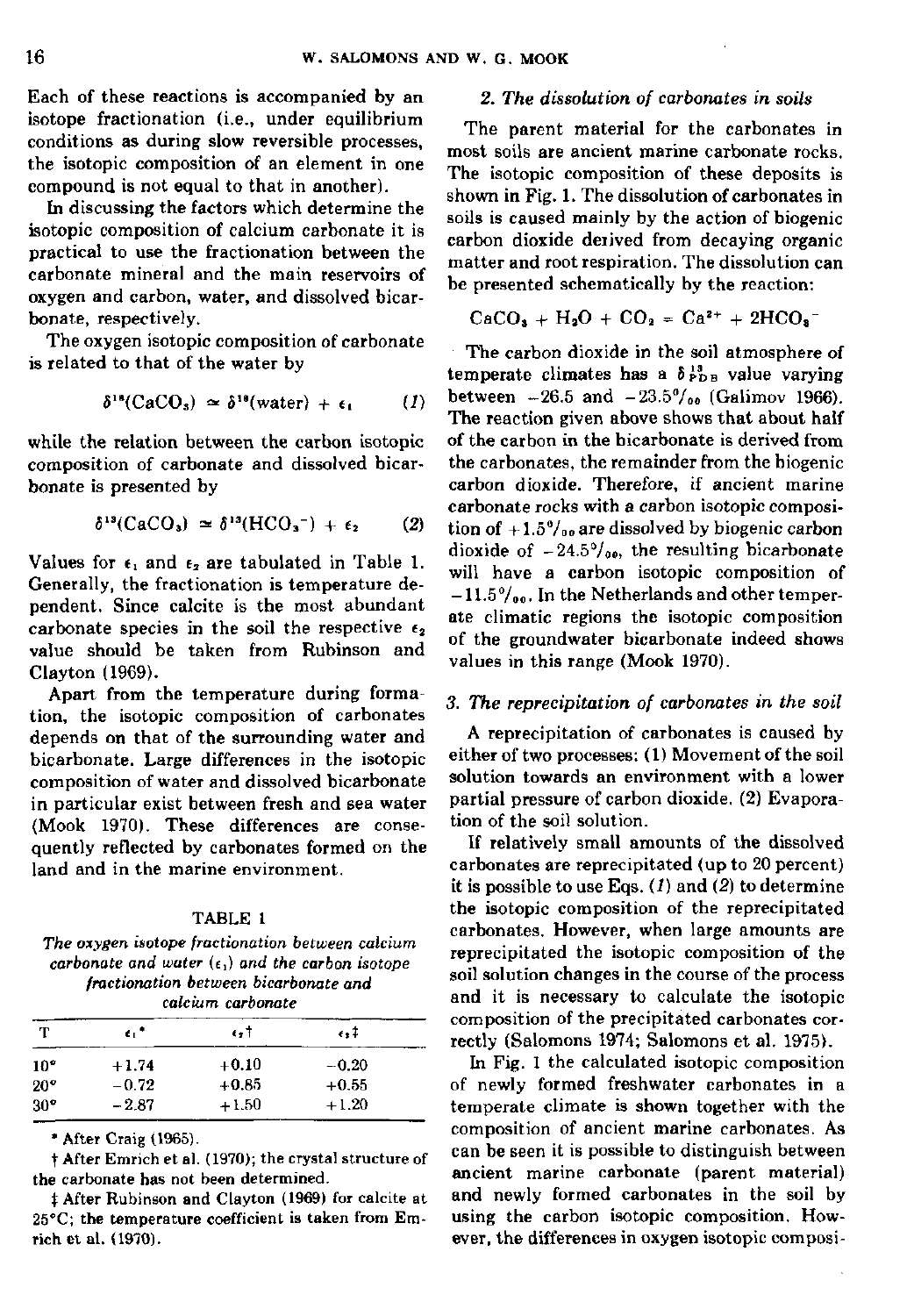

FIG. 1. The stable isotopic composition of ancient marine carbonates (data from Keith and Weber 1964) and the calculated composition of soil carbonates (temperature range 10°-30°C, oxygen isotopic composition of soil water -7.5  $\pm$  1%, carbon isotopic composition of the dissolved bicarbonate 12  $\pm$  1%.

tion are in most cases small.<sup>2</sup> Therefore, we will restrict our discussions to the carbon isotopic composition of the carbonates.

## 4. The changes in the isotopic composition of carbonates during the evolution of a soil

The process of dissolution and partial reprecipitation of carbonates is not an occasional process but is being repeated many times in the course of a soil evolution. The question arises what changes are to be expected in the isotopic composition due to such a many-stage process.

The isotopic composition at each stage, depends of course, on the relative amount of newly formed carbonates. This again depends on the efficiency of the reprecipitation process (e.g., the percentage of the dissolved carbonates which become reprecipitated). Zero efficiency means that no reprecipitation takes place so that the isotopic composition of the soil carbonates remains equal to that of the parent material. A high reprecipitation efficiency causes relatively large changes.

<sup>3</sup> Generally, the soil carbonates will have more negative  $\delta^{16}$  values (Fig. 1).

The actual isotope effects due to the dissolution-reprecipitation process were calculated theoretically as a function of the remaining carbonate content of the soil. For the carbon isotopic composition of the parent material (ancient marine carbonates) and the newly formed carbonates we have taken values of 0 and -10%. respectively. In order to calculate the changes in carbon isotopic composition the process was divided in a large number of steps. During each step it was assumed that a small amount (1 percent) of the carbonates present was dissolved from which solution carbonate precipitated with varying efficiency. The new isotopic composition of the soil carbonates of the new total carbonate content were then calculated (Fig. 2). In the next section we will use these curves to estimate the efficiency of the reprecipitation process in a number of soils.

# THE ISOTOPIC COMPOSITION OF CARBONATES IN A NUMBER OF SELECTED SOILS

# 1. Carbonates in soils developed on carbonate rocks

In France we studied a number of soils formed on a variety of mainly ancient marine carbonate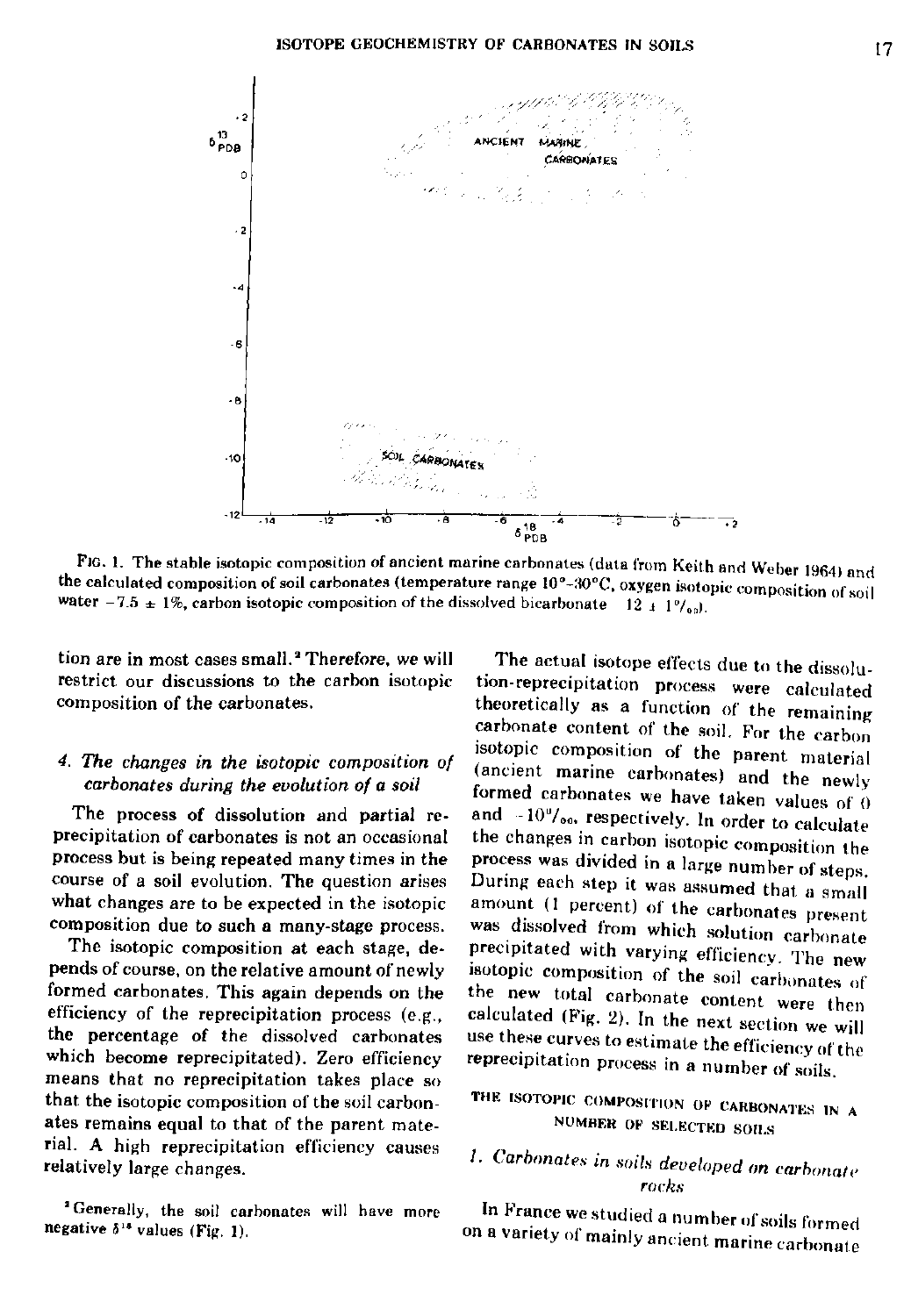rocks (Table 2). At one locality it was possible to sample a soil formed on a freshwater carbonate rock (Chateau-London). The thickness of the A-horizon was in most cases about 30-40 cm. To study the isotope-geochemical behavior of the carbonates we sampled the topsoil  $(0-5)$ cm) and the parent material. Apart from the stable isotopic composition of the carbonates in

the soil and of the carbonate rocks, the carbonate content of the soil was determined also.

In all cases the isotopic composition of the soil turns out to be different from that of the parent material. As can be seen from Fig. 3 the  $\delta$  values of the soil carbonates are shifted towards more negative values.

As discussed before, such a shift is to be



FIG. 2. The calculated isotopic composition of soil carbonates during the evolution of a soil. The efficiency of the reprecipitation process varies between 0 and 30 percent. The initial carbonate content is taken as 100. The carbon isotopic composition of the parent material and of the newly formed carbonates are taken as 0 and  $-10\%$ <sub>00</sub>, respectively.

| No.            | Locality             |                        | Rock carbonate          |                                     | Soil carbonate                                           |                       | Carbonate              |
|----------------|----------------------|------------------------|-------------------------|-------------------------------------|----------------------------------------------------------|-----------------------|------------------------|
|                | in.<br><b>France</b> | Age parent<br>material | 13<br>OPDA<br>$(°/$ ac) | n<br>0 PDB<br>$(°/$ <sub>00</sub> ) | $\overline{\mathbf{1}}$<br>Фрон<br>$(°/$ <sub>00</sub> ) | Ŧ<br>0PDB<br>$('/$ a) | content<br>soil $(\%)$ |
|                | Lérouville           | Jurassic               | $+1.71$                 | $-6.05$                             | $-0.21$                                                  | $-6.43$               | 39.5                   |
| $\overline{2}$ | Aseraye              | <b>Triassic</b>        | $-0.70$                 | $-5.90$                             | $-5.93$                                                  | $-7.78$               | 8.8                    |
| 3              | <b>Chaumont</b>      | Jurassic               | $+1.55$                 | $-2.87$                             | $-3.01$                                                  | $-7.68$               | 11.6                   |
| 4              | Château-Landon       | Tertiary               | $-4.39$                 | $-4.17$                             | $-8.92$                                                  | $-6.70$               | 24.9                   |
| 5.             | Château-Landon       | Tertiary               | $-8.36$                 | $-6.26$                             | $-10.22$                                                 | $-7.83$               | 20.7                   |
| 6              | Port St-Nicolas      | Cretaceous             | $+2.12$                 | $-1.81$                             | $-0.87$                                                  | $-3.72$               | 70.5                   |
| 7              | Berru                | Cretaceous             | $+1.30$                 | $-2.63$                             | $-0.61$                                                  | $-4.37$               | 14.6                   |
| 8              | Berru                | Cretaceous             | $+1.55$                 | $-3.87$                             | $-2.86$                                                  | $-4.97$               | 6.2                    |

TABLE 2 The isotopic composition (in  $\frac{9}{400}$ ) of carbonates in soils developed on carbonate rocks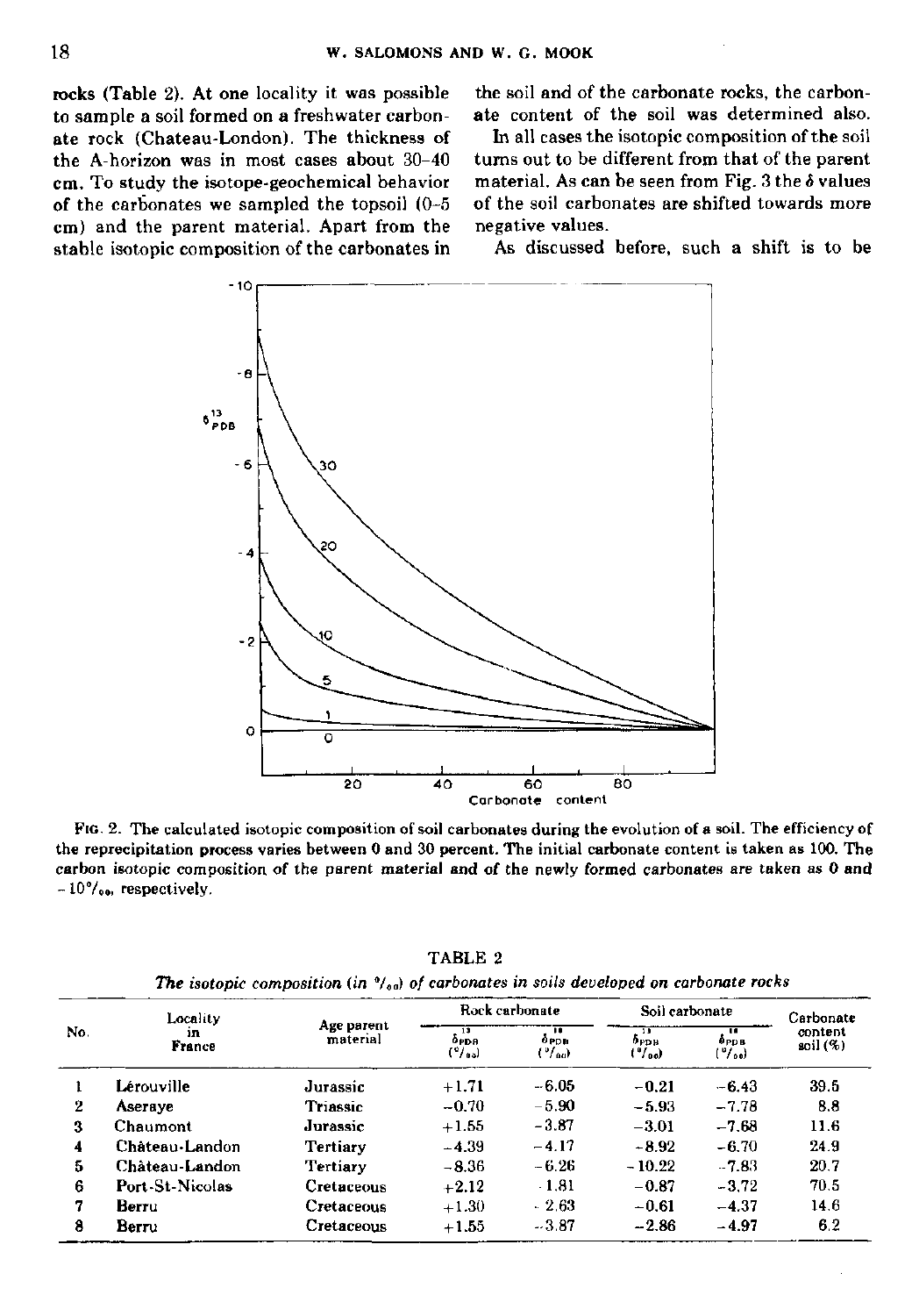

FIG. 3. Isotopic composition of carbonates in the soil, compared with the isotopic composition of the underlying carbonate rock. The numbers refer to the data given in Table 2.

expected when the carbonates are subject to a dissolution-reprecipitation process.

The amount of newly formed carbonates can be calculated from the carbon isotopic composition. If we assume that the newly formed carbonates are precipitated in equilibrium with the groundwater, their carbon isotopic composition should be about  $-10^\circ/\circ$ . Using this value  $\delta^{13}$ (new) and the carbon isotopic composition the parent material  $\delta^{13}(p.m.),$  we can calculate the amount of newly formed carbonates by using the formula:

% (newly formed carbonates)

$$
= \frac{\delta^{18}(\text{soil}) - \delta^{18}(\text{p.m.})}{\delta^{18}(\text{new}) - \delta^{18}(\text{p.m.})} \times 100
$$

According to this estimation the amount of newly formed carbonates in the soils investigated varies between 10 and 50 percent.

From the carbonate content of these soils and the carbon isotopic composition of the carbonates the efficiency of the dissolution-reprecipitation process can be estimated (Fig. 2). In the soils discussed above the efficiency turns out to vary between 10 and 30 percent.

### *2. Carbonates in loess*

Loess is an eolian sediment which in Europe commonly has been deposited in several stages.

After each deposition soil formation takes place resulting in carbonate losses and in the accumulation of organic matter. The recrystallization of carbonates in loess soils often appears as large concretions. The stable isotopic analyses confirm the fact that these are formed in a freshwater environment (Fig. 4). We further analyzed the isotopic composition of the finely grained carbonates in loess in three profiles. The first was in the southern part of the Netherlands, the second near Dolni Vestonice in Czechoslovakia, and the third near Fellabrunn, Lower Austria (Vogel and Zagwijn 1967).

The Dutch loess profile was sampled to a depth of 6 m. The uppermost 2 m are decalcified; in the remaining profile three ancient soils could be detected. These are indicated by 1, II, and III in Fig. 5. The carbonate content of the most complete profile, no. II, increases with depth from about 8 to 16 percent. The *&* values in the upper part (about  $300-400$  cm) are shifted toward *6* values more negative than those in the lower part.

The processes occurring in this soil appear to be the same as in the case of soils developed on carbonate rocks: a dissolution followed by a partial reprecipitation of the carbonates. The isotopic composition of the carbonates in the lower part of the profile falls in the same range as found for ancient marine carbonates. Therefore, it seems likely that loess carbonate in this



FIG. 4. The isotopic composition of concretions in loess deposits from the southern part of the Netherlands.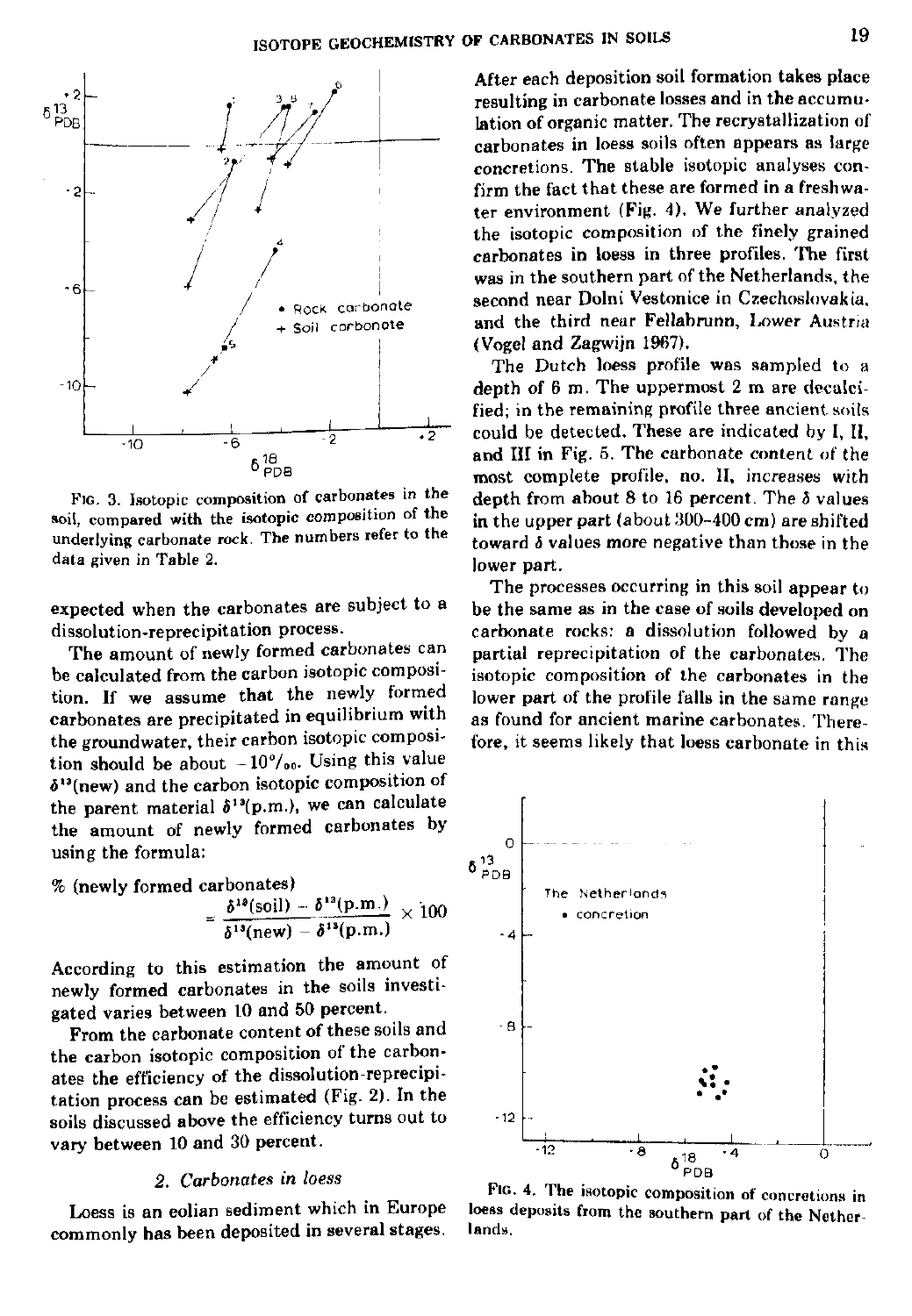### TABLE 3

*The stable isotopic composition and the apparent C-14 age of the carbonates in less profiles from Dolni Vestonice and Oberfella Brunn. The samples were submitted by B. Klima and by F. Felgenhauer and J. Fink, respectively. The C-14 ages of the organic matter are from Vogel and Zagwijn ((1967). All "C ages are conventional* 

| Depth                                                 | % carbo-<br>nates | $\mathbf{1}$<br>$\delta_{\rm FDR}$<br>$(°/$ <sub>00</sub> ) | $\bullet \bullet$<br>$\delta_{\rm{PDR}}$<br>(°/ | Apparent C-14 age<br>carbonates                       |                  | C-14 age organic<br>matter |                    |  |  |
|-------------------------------------------------------|-------------------|-------------------------------------------------------------|-------------------------------------------------|-------------------------------------------------------|------------------|----------------------------|--------------------|--|--|
| Profile Dolni Vestonice (48°53'N lat., 16°40'E Long.) |                   |                                                             |                                                 |                                                       |                  |                            |                    |  |  |
| 420 cm                                                | 8.0               | $-3.58$                                                     | $-5.53$                                         | GrN-6857                                              | $25\,790\pm320$  | $GrN-2101$                 | $15\,350\pm1000$   |  |  |
| 560 cm                                                |                   |                                                             |                                                 |                                                       |                  | GrN-2093                   | $18\,400\pm700$    |  |  |
| 680 cm                                                | 0.15              | $-13.20$                                                    | $-11.18$                                        | GrN-6861                                              | $10~100 \pm 500$ | GrN-2092                   | $28,300 + 300$     |  |  |
| 920 cm                                                | 10.1              | $-5.66$                                                     | -6.61                                           | GrN-6858                                              | $32850 \pm 660$  | $C1N-2105$                 | >34000             |  |  |
| $1150$ cm                                             |                   |                                                             |                                                 |                                                       |                  | GrN-2599                   | >51800             |  |  |
| 1200 cm                                               | -                 | $-8.13$                                                     | $-8.13$                                         | GrN-6859                                              | $27.790 \pm 370$ |                            |                    |  |  |
| 1390 cm                                               | 2.2               | $-9.86$                                                     | $-10.70$                                        | GrN-6860                                              | $29180 + 460$    | GrN 2604                   | >50,000            |  |  |
|                                                       |                   |                                                             |                                                 | Profile Oberfella Brunn (48°34'N lat., 16°00'E Long.) |                  |                            |                    |  |  |
| $120 \text{ cm}$                                      | 17.1              | $-6.73$                                                     | $-6.82$                                         | GrN-6862                                              | $15680 \pm 190$  | GrN-1911                   | $16700 + 800$      |  |  |
| 230 cm                                                | 14.0              | $-6.26$                                                     | $-6.38$                                         | $GrN-6863$                                            | $24\,275 + 410$  | GrN-1901                   | 31 800 $\pm$ 500   |  |  |
| $300 \text{ cm}$                                      | 7.9               | $-8.26$                                                     | $-7.78$                                         | GrN-6864                                              | $22\;425\pm350$  | GrN-2610                   | $43000 \pm 700$    |  |  |
| 350 cm                                                |                   |                                                             |                                                 |                                                       |                  | GrN-1800                   | $42.300 \pm 800^*$ |  |  |
| $400 \text{ cm}$                                      | 27.9              | $-3.02$                                                     | $-5.07$                                         |                                                       |                  | GrN-1740                   | $42.100 \pm 800*$  |  |  |

\* According to Vogel and Zagwijn these ages are to be considered as minimum ages because of the presence of contamination from upper layers with higher "C content. The pretreatment of GrN-2610 was more rigorous.

case is derived from ancient marine carbonate rocks.

In the loess profile from Dolni Vestonice only the toplayers of the ancient soils were analyzed (Table 3). In addition to the stable isotopic composition the carbon-14 content of the carbonates as well as of the organic matter was determined. The carbon-14 activity of the organic matter gives the approximate age of the soil. The  $^{14}$ C ages above  $40,000$  years are consider ered to be minimum ages, because of the difficulties in removing infiltrated humic compounds with higher <sup>14</sup>C activity (Vogel and Zagwijn 1967).

Contrarily, the carbon-14 content of the carbonates generally does not reflect the age of the soil. If no reprecipitation of dissolved carbonates occurs, the soil contains only the ancient carbonates having a  $^{14}C$  content below the detection limit (older than 50,000 years). However, the dissolution-reprecipitation process introduces carbon-14 into the soil carbonate. The apparent "C age of this carbonate may as well be smaller as larger than the actual age of the soil at that level as revealed by the organic matter. The presence of the old parent material makes the age apparently too large. On the other hand, when a renewed deposition of loess takes place, the formation of the organic matter is halted. A recipitation of carbonates from downward-seeping groundwater may, however, occur. In this case the carbon-14 age of the carbonates may become smaller than that of the organic matter in the same layer.

Comparing the data from the three profiles (Fig. 5 and Table 3) shows that more newly formed carbonates are present in the latter two profiles. In particular the samples taken at 680 and 1390 cm from the profile from Dolni Vestonice contain a very large proportion of newly formed carbonates. The apparent carbon-14 ages of the carbonates in these two soils are smaller than those of the organic matter, indicating that a reprecipitation of carbonates after the renewed deposition of loess has taken place.

## *3. Carbonates in salt marshes and marine clay soils*

Along part of the Dutch and West-German coast an extensive accumulation of marine mud takes place. The carbonate content of these sediments varies between 10 and 25 percent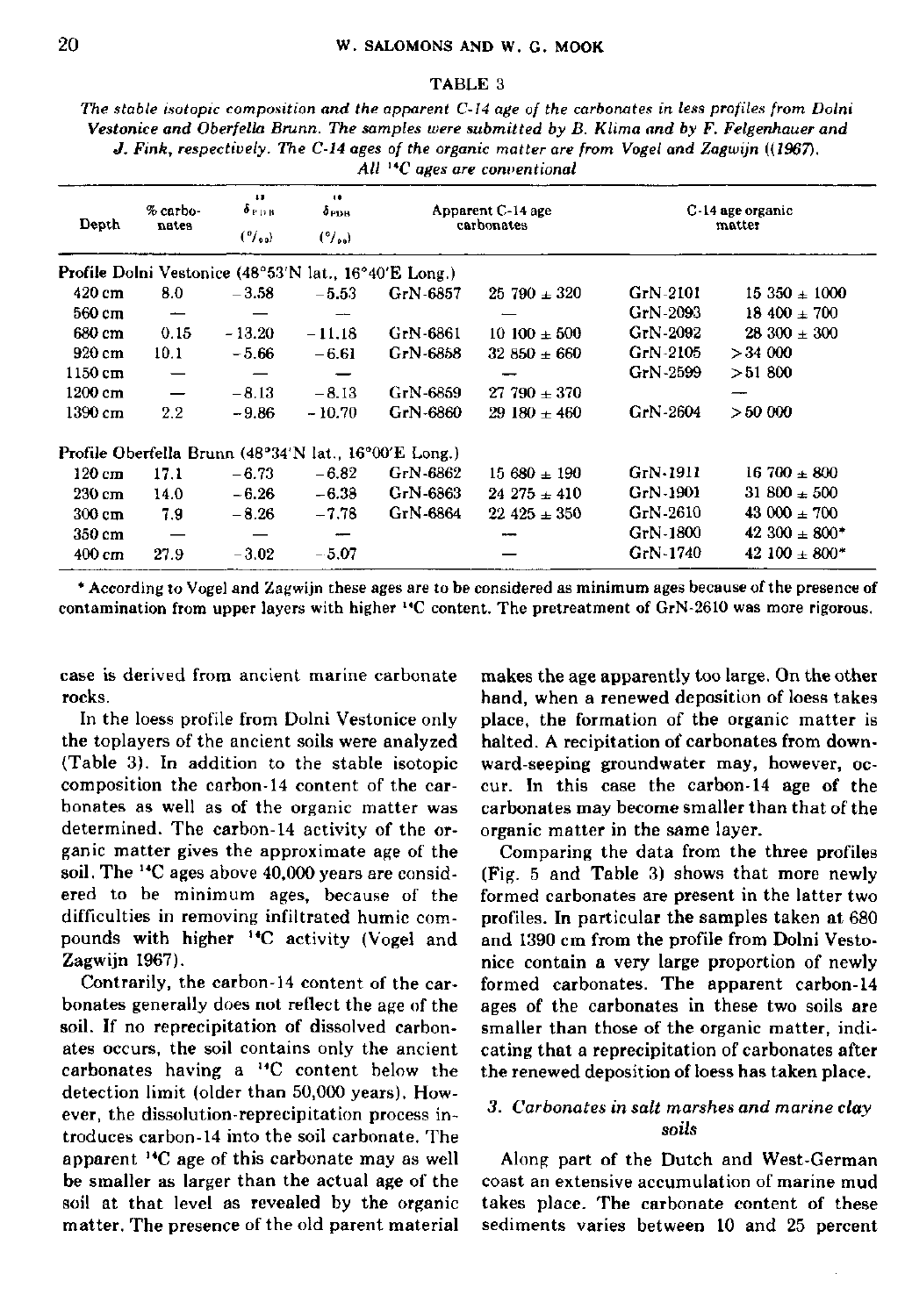

FIG. 5. The stable carbon and oxygen isotopic composition of carbonates in a loess profile. Locality: Schinnen, southern part of the Netherlands.

(Salomons 1975). When the sedimentation has reached the mean high-tide level, it is possible for plants to settle: the tidal flat is turned into a salt marsh. The now starting soil processes continue after embankment. They are particularly suitable for studying the behavior of the carbonates, since the age of the soil is approximately known (date of embankment).

As a region of more detailed investigation we selected the Dollard area in the northern part of the Netherlands. The oldest polder in this area was embanked in 1597. The carbonate content in the topsoil of this polder is 1-2 percent, whereas present-day tidal flat sediments from the same area contain about 11 percent carbonates. The present salt marsh in the Dollard originated after the last embankment in 1924.

The carbonate content of the surface layers of the salt marsh is about 7 percent. This decalcification is also reflected in the calcium content of the groundwater which is four times the value found for the tidal flat (Salomons 1974).

As stated in the introduction the decalcification of soils is generally caused by the high partial pressure of carbon dioxide in the soil atmosphere, according to the reaction:

$$
CaCO3 + CO2 + H2O = Ca2+ + 2HCO
$$

We also explained before that in this case the resulting bicarbonate in the groundwater will have a  $\delta^{13}$  value of about  $-11$ 

However, salt marsh sediments generally contain large amounts of sulfides, the oxidation of which releases sulfuric acid (Briimmer et al. 1969). This also may cause a dissolution of the carbonates according to the reaction:

$$
H_3O^+ + CaCO_3 - Ca^{2+} + HCO_3^- + H_2O
$$

In this case the carbon in the bicarbonate is derived only from the solid carbonates; the *S*  value will be therefore about  $0^{\circ}/_{\circ\circ}$ .

In analyzing the carbon isotopic composition of the bicarbonate it thus is possible to distinguish between these two processes.

We analyzed the carbon isotopic composition of the groundwater bicarbonate in the salt marsh on several occasions: the mean value found is  $-14.3 \pm 0.6$ <sup>0</sup>/<sub>00</sub>. This value shows that in the Dollard salt marsh the biogenic carbon dioxide is responsible for the decalcification.

In order to determine whether part of the dissolved carbonates is being reprecipitated, the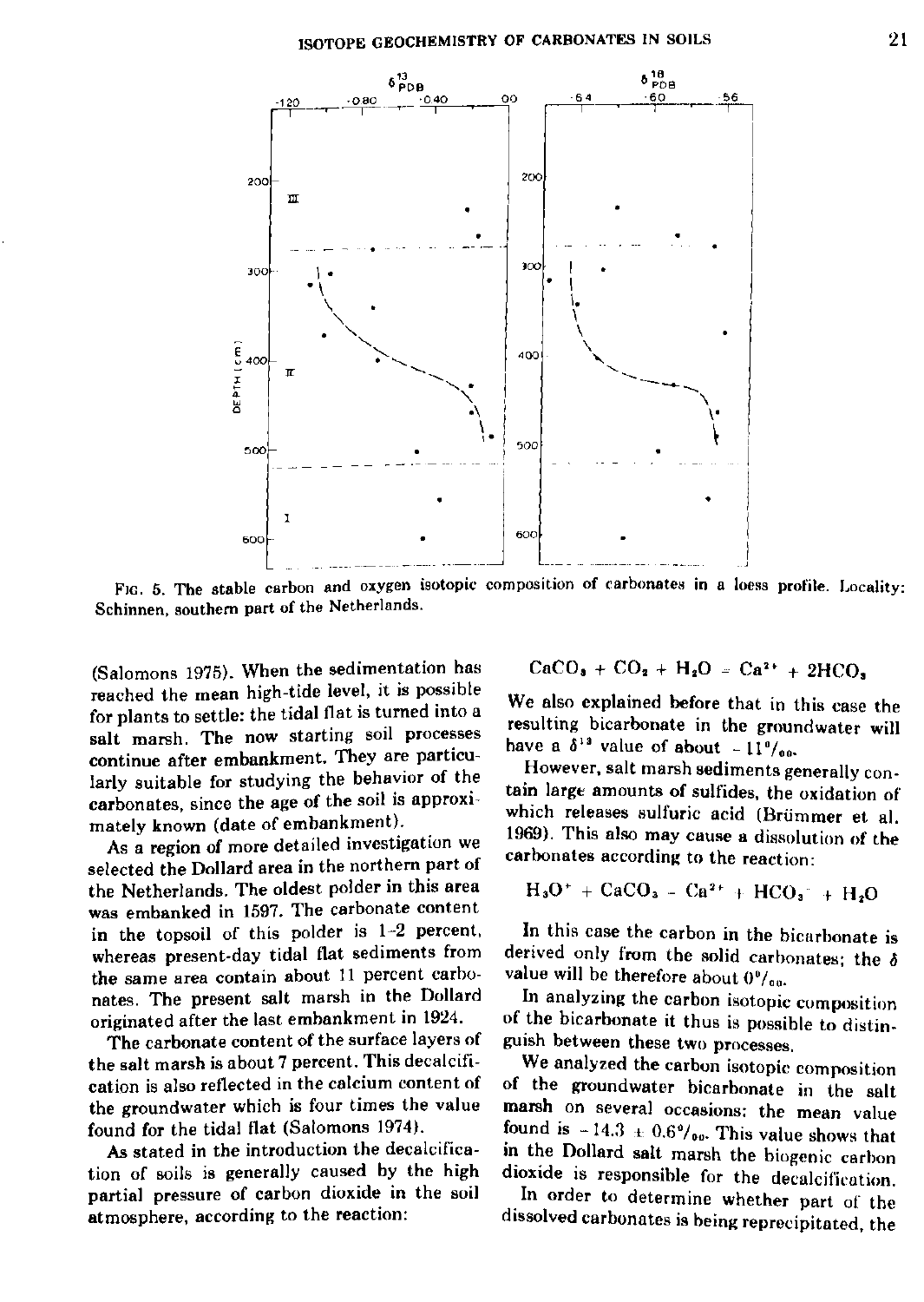carbonates in eleven surface samples of the salt marsh were analyzed isotopically. The result are:  $\delta^{13} = -1.7^{\circ}/_{\sigma^0}$  and  $\delta^{18} = -5.6^{\circ}/_{\sigma^0}$ . The m isotopic compositions of the carbonates in the recent tidal flat sediments are  $-0.5$  and  $-4.3\%$ <sub>00</sub>, respectively (Salomons 1975). Apparently, part of the dissolved carbonates is reprecipitated.

The data from the two profiles (Fig. 6) show that the reprecipitation is restricted to the upper part of the soil.

The same turned out to be true for the polders. The isotopic composition of the carbonates in two profiles from polders embanked in 1924 and 1819, respectively, shows that the



FIG. 6. The isotopic composition of carbonates in two profiles from the Dollard salt marsh and in one profile from the Dollard tidal flat.



FIG. 7. The relationship between carbonate content and the carbon isotopic composition of the carbonates in marine clay soils.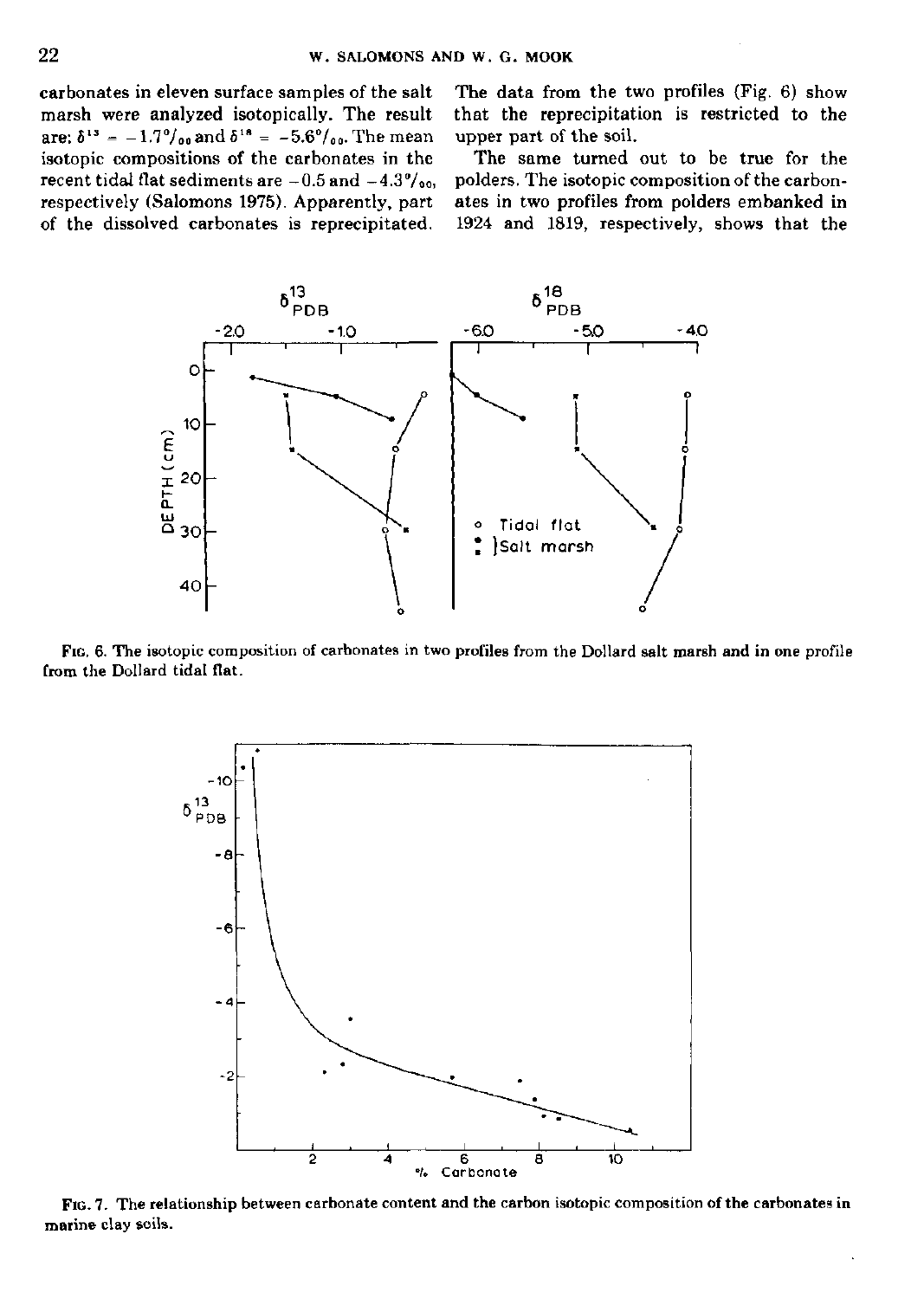

FIG. 8. The isotopic composition of carbonates in two marine soil profiles and in one sediment pr the recent tidal flat area. The Carel Coenraad polder was embanked in 1924, the Finsterwolderpolder in 1819

reprecipitation is restricted to the upper  $0-50$ cm (Fig. 7). Below this depth the *S* values are similar to those in tidal flat sediments.

To determine the efficiency of the reprecipitation process we analyzed the topsoils (0-10 cm) of polders embanked between 1597 and 1924.

The decalcification processes in the Dollard area result in a decrease of the total carbonate content from about 10 percent to 1-2 percent after 400 years. With increasing age of the polder, decreasing carbonate content, the proportion of freshwater carbonates in the soil increases (Fig. 8). If the carbonate content is about  $1-2$  percent, most of the carbonates present are newly formed. From a comparison between Figs. 2 and 8 we conclude that the efficiency of the reprecipitation process in the polders investigated is about 20 percent.

### REFERENCES

- Brümmer, G., H. S. Grunwaldt, and D. Schroeder. 1970. Beitrage zur Genese und Klassifizierung der Marschen. II. Zur Schwefelmetabolik in Schlicken und Salzmarschen Z. Pflanzenernähr. 128: 208-220.
- Craig, H. 1965. The measurement of oxygen paleotemperatures. Spoleto Conf. on Stable Isotopes in

Océanographie Studies and Paleotemperatures. Pisa, 1965.

- Emrich, K., D. H. Ehhalt, and J. C. Vogel. 1970. Carbon isotope fractionation during the precipitation of calcium carbonate. Earth Planet. Sei. Lett. 8: 363-371.
- Galimov, E. M. 1966. Carbon isotopes in soil CO,. Geochem. Int. 3: 889 897.
- Garlick, G. D. 1969. The stable isotopes of oxygen. *In*  K. H. Wedepohl (ed.). Handbook of geochemistry, 8B. Springer-Verlag
- Garlick, G. D. 1974. The stable isotopes of oxygen, carbon and hydrogen in the marine environment. *In* The sea, Vol. 5, Marine chemistry, E. D. Goldberg (ed.). Wiley.
- Hoefs, J. 1973. Stable isotope geochemistry. Springer-Verlag.
- Keith, M. L. and J. N. Weber. 1964. Carbon and oxygen isotopic composition of selected limestones and fossils. Geochim. Cosmochim. Acta 28: 1787-1816.
- Mook, W. G. 1968. Geochemistry of the stable carbon and oxygen isotopes of natural waters in the Netherlands. Diss. Univ. of Groningen.
- Mook, W. G. 1970. Stable carbon and oxygen isotopes in natural waters in the Netherlands. Proe. I.A.E.A. Conf. Use of Isotopes in Hydrology. Vienna, 1970: 163-190.
- Mook, W. G. and P. M. Grootes. 1973. The measuring procedure and corrections for the high-precision